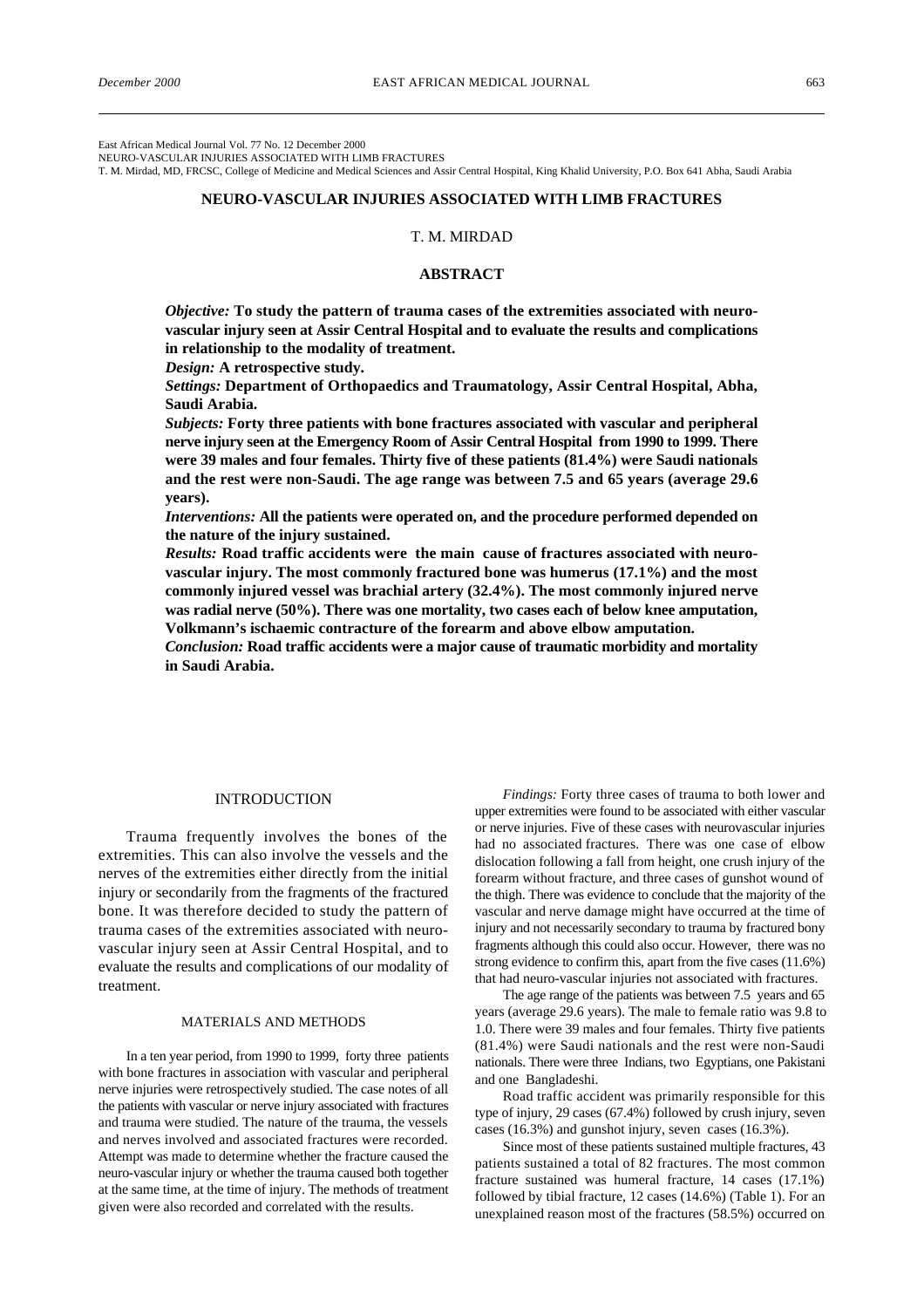the left side of the body and the rest (41.5%) occurred on the right side.

Brachial artery was the most commonly injured artery, 11 cases (32.4%) followed by the radial artery, five cases (14.75%) as shown in (Table 2). There was one case of traumatic dissecting abdominal aortic aneurysm. Radial nerve was the most commonly injured nerve, six cases (50%) followed by ulnar nerve, three cases (25%) (Table 3).

### **Table 1**

*Neuro-vascular injuries associated with limb fractures*

| Type of fracture          | Left           | Right          | Total       |
|---------------------------|----------------|----------------|-------------|
| Humerus                   | 11             | 3              | 14 (17.1%)  |
| Elbow (Olecranon, lateral |                |                |             |
| condyle)                  | 7              | $\overline{c}$ | $9(11.0\%)$ |
| Radius                    | 5              | 4              | $9(11.0\%)$ |
| Ulna                      | $\overline{c}$ | 4              | $6(7.3\%)$  |
| Neck of femur             |                | 2              | $2(2.4\%)$  |
| Femoral shaft             | 4              |                | $4(4.8\%)$  |
| Knee (patella)            | $\overline{c}$ | 1              | 3(3.7%)     |
| Tibia                     | 6              | 6              | 12 (14.6%)  |
| Fibula                    | 3              | 5              | $8(9.8\%)$  |
| Clavicle                  | 2              | 1              | 3(3.7%)     |
| Scapula                   | 1              |                | $1(1.25\%)$ |
| Pelvic                    |                | 3              | 3(37%)      |
| Metacarpals               | 4              | 3              | $7(8.5\%)$  |
| Talus                     | 1              |                | 1(1.25%)    |
| Total                     | 48 (58.5%)     | 34 (41.5%)     | 82 (100%)   |

#### **Table 2**

*Neuro-vascular injuries associated with limb fractures*

| Vessel injured                       | No(%)    |  |
|--------------------------------------|----------|--|
| <b>Brachial</b> artery               | 11(32.4) |  |
| Radial artery                        | 5(14.7)  |  |
| Ulnar artery                         | 4(11.8)  |  |
| Femoral artery                       | 4(11.8)  |  |
| Popliteal artery                     | 4(11.8)  |  |
| Axillary artery                      | 2(5.9)   |  |
| Tibial artery                        | 1(2.9)   |  |
| Posterior tibial artery              | 1(2.9)   |  |
| Digital vessels                      | 1(2.9)   |  |
| Traumatic dissecting aortic aneurysm | 1(2.9)   |  |
| Total                                | 34 (100) |  |

#### **Table 3**

*Neuro-vascular injuries associated with fractures*

| No(%)    |  |
|----------|--|
| 6(50)    |  |
| 3(25)    |  |
| 1(8.3)   |  |
| 1(8.3)   |  |
| 1(8.3)   |  |
| 12 (100) |  |
|          |  |

### **Table 4**

*Neuro-vascular injuries associated with limb fractures*

| Modality of arterial repair                   | No. (%)  |
|-----------------------------------------------|----------|
| Arterial reconstruction using venous patch or |          |
| venous graft                                  | 15(44.1) |
| Arterial end-to-end anastomosis               | 6(17.6)  |
| Embolectomy and vascular repair               | 4(11.8)  |
| Embolectomy alone                             | 4(11.8)  |
| Embolectomy and a by-pass graft               | 1(2.9)   |
| Only exploration of vessel                    | 4(11.8)  |
| Total                                         | 34 (100) |

*Management:* Most of the fractures were treated by open reduction and internal fixation, and the rest by the use of external fixators. Most of the injured nerves were found contused but not transected. The transected ones were primarily repaired but those that were contused, stretched or compressed were treated by a wait-and-see approach for a re-assessment after a period of about three months.

The injured arteries were primarily treated by arterial reconstruction using venous patch or vein graft from long saphenous and cephalic veins. These were done in 15 cases (44.1%) (Table 4). One case of transected popliteal vein in association with injured popliteal artery also had an end-to-end anastomosis of the vein.

Because of anticipation of development of compartment syndrome, fasciotomy was performed in fifteen cases (44.1%) of all explored for vascular injuries.

### RESULTS

There was one death in this series of 43 patients. This was a seventeen-year old patient who had fractured femur and lacerations of femoral artery and vein. He developed crush syndrome, renal shut down, gangrene of the leg, disseminated intravascular coagulation (DIC) and acute respiratory distress syndrome (ARDS). Two patients (4.7%), had below knee amputation. One was a case of infected end-to-end anastomosis of popliteal artery injury. The other was a case of dissecting abdominal aortic aneurysm that was successfully repaired, but four weeks later had to have amputation of the right leg because of gangrene. Two patients (4.7%) also had Volkmann's ischaemic contracture of the arm, and two other patients (4.7%) needed above elbow amputation for gangrene, but discharged themselves. The remaining 36 patients (83.7%) had a satisfactory outcome.

The nerves that did not make full recovery after treatment were mainly peroneal, median, musculocutaneous, sciatic and ulnar nerves.

### DISCUSSION

When nerve and vascular injuries are associated with a traumatic fractured limb, the tendency is to attribute the nerve and vascular injuries to the fractured bone fragments. Yet, it would seem as if the initial trauma causing the fracture may, in some cases, be responsible for the nerve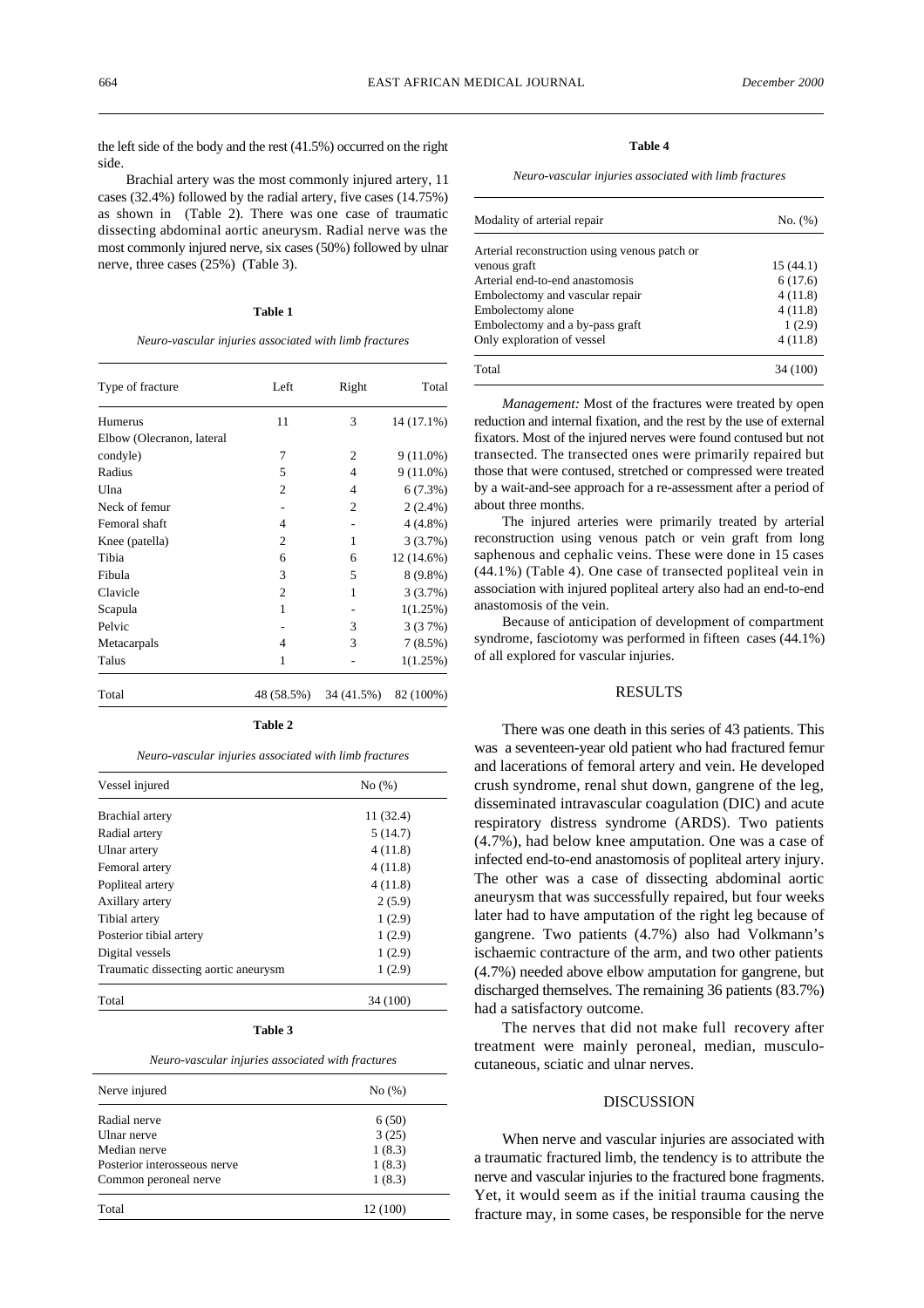and vascular injuries. In this series there are three cases of gunshot wounds of the thigh, one case of crush injury of the forearm and one case of elbow dislocation without any fracture of bones but with vascular and nerve injuries.

The average age in this series is 29.6 years, and male to female ratio of 9.8 to 1.0 tends to suggest that these serious injuries tend to occur in people engaged in active and probably dangerous activities in the most productive stage of their lives. Like all previous reports on injuries in this environment(1-3), road traffic accidents were primarily responsible for this type of injury (67.4%). This is a testimony to the fact that something needs to be done urgently, concerning the driving of vehicles in this country. The most commonly injured areas, humerus and elbow (29.1%) (Table 1) correlate well with the most commonly injured vessel, brachial artery (32.4%) (Table 2).

Arterial injury associated with hip fracture is uncommon, however, a case of pseudo-aneurysm of the profunda femoris artery that presented four weeks after correction of an intertrochanteric hip fracture with a dynamic hip screw has been reported(4). Pseudo-aneurysm of the superficial femoral artery following trauma has also been reported(5). A case of deep venous thrombosis caused by a popliteal false aneurysm from an avulsion fracture of the femur has also been reported(6). Usually arterial damage following blunt trauma is uncommon and is usually the result of high-energy injury. However, a case of posterior tibial artery rupture after a closed distal tibial fracture sustained during a low-energy soccer tackle has been reported(7) and cases of axillary artery injury after proximal humerus fracture have also been reported(8,9). Association of vascular injuries with pelvic fractures is not uncommon. The injured vessels may be a torn internal pudendal artery(11) or bleeding from small arterial branches of the internal iliac artery(12). However, blunt trauma associated with superior gluteal artery rupture without pelvic fracture causing profound hypotension has been reported(13). Vessels of the forearm are also commonly injured in trauma to the upper limbs. Checroun *et al*(14), reported three cases of radial artery injury in association with fractures of the trapezium.

One patient in this series had a traumatic dissecting abdominal aortic aneurysm. This case is similar to the case of traumatic aorto-iliac dissection injury in a child with pelvic fracture(15) previously described.

The modality of treatment of injured nerves adopted in this series was the method recommended by many authors((16-18). Primary repair of cleanly divided nerve is advocated and non-operative treatment of nerve injuries associated with closed fractures is advocated unless there are no signs of nerve regeneration in two to three months. This series also agrees with the observations of some authors that in civilian traumatic injury, nerve injury is more common with the trauma of the arm than in the leg(19,20).

The cases needing amputation in this series from neuro-vascular injuries are comparable to the series of others, previously reported(21,22). There are certain factors believed to increase the rate of amputation in patients with blunt injuries to the lower limb associated with arterial injury. Faris *et al*(23) believed that the major factor determining outcome was the severity of the soft-tissue injury. Progressive necrosis and infection were major causes of late amputation. Also, the outcomes of tibial fractures with an associated vascular injury are poorest in older patients who are at risk of amputation, and in those with an injury to the posterior tibial artery who are at increased risk of delayed union and non-union(24).

Some of the fractures in this series were treated by external fixators. The use of external fixation has been shown in complicated fractures to allow associated injuries to the nerves, arteries and soft tissues to be treated adequately while maintaining skeletal stability(25).

# **CONCLUSION**

Road traffic accidents were the most common cause of neurovascular injury in this environment. The most commonly fractured bone was humerus and the most commonly injured artery was brachial artery. The most commonly injured nerve was the radial nerve.

## **REFERENCES**

- 1. Batouk A.N., Abu-Eisheh, N., Abu-Eshy S., Al-Shehri M., Al-Naami M. and Jastaniah S. Analysis of 303 road traffic accident victims seen dead on arrival at Emergency Room - Assir Central Hospital. *J. Famil. Comm. Med.* 1997; **3**:29-34.
- 2. Khan M.R.H. and Mirdad T.M. Musculoskeletal injuries in a major road traffic accident. *Ann. Saudi Med.* 1997; **17**:444-6.
- 3. Mirdad T. The pattern of pelvic fractures in Assir region of Saudi Arabia. *Bahrain Med. Bull.* 1998; **20**:41-3.
- 4. Murphy P.G., Geoghegan J.G., Austin O., More O'Ferrall R., Quinlan W.R. and Keaveny T.V. Pseudoaneurysm of the profunda fermoris artery due to intertrochanteric fracture of the hip. *Arch. Orthop. Trauma Surg.* 1999; **119**: 117-8.
- 5. Sharma S., Bhargava B., Mahapatra M. and Malhotra R. Pseudoaneurysm of the superficial femoral artery following accidental trauma: result of treatment by percutaneous stent-graft placement. *Eur. Radiol.* 1999; **9**: 422-4.
- 6. Dresner S.M., Banerjee B., Owen R. and Lees T.A. A popliteal false aneurysm caused by an avulsion fracture of the femur: a case presenting with deep venous thrombosis. *Eur. J. Vasc. Endovasc. Surg.* 1999; **17**: 180-2.
- 7. Tytherleigh M.G., Charnley G.J. and Wilkins D.C. Closed rupture of the posterior tibial artery secondary to a soccer injury. *Ann. roy. Coll. Surg. Engl.* 1998; **80**: 266-8.
- 8. McLaughlin J.A., Light R. and Lustrin I. Axillary artery injury as a complication of proximal humerus fractures. *J. Shoulder Elbow Surg.* 1998; **7**: 292-4.
- 9. Van-Arkel E.R., Tordoir J.H. and Arens H.J. A proximal humeral fracture, complicated by a pseudoaneurysm - a case report. *Acta Orthop. Scand.* 1998; **69**:194-5.
- 10. Byrd R.G., Byrd R.P. Jr and Roy T.M. Axillary artery injuries after proximal fracture of the humerus. *Amer. J. Emerg. Med.* 1998; **16**: 154-6.
- 11. Wholey M., Peterson S. and Silvestri B. Pelvic fracture with tear of the left internal pudendal artery. *Amer. J. Roentgenol.* 1998; **171**: 844-848.
- 12. Perez J.V., Hughes T.M. and Bowers K. Angiographic embolisation in pelvic fracture. *Injury* 1998; **29**: 187-91.